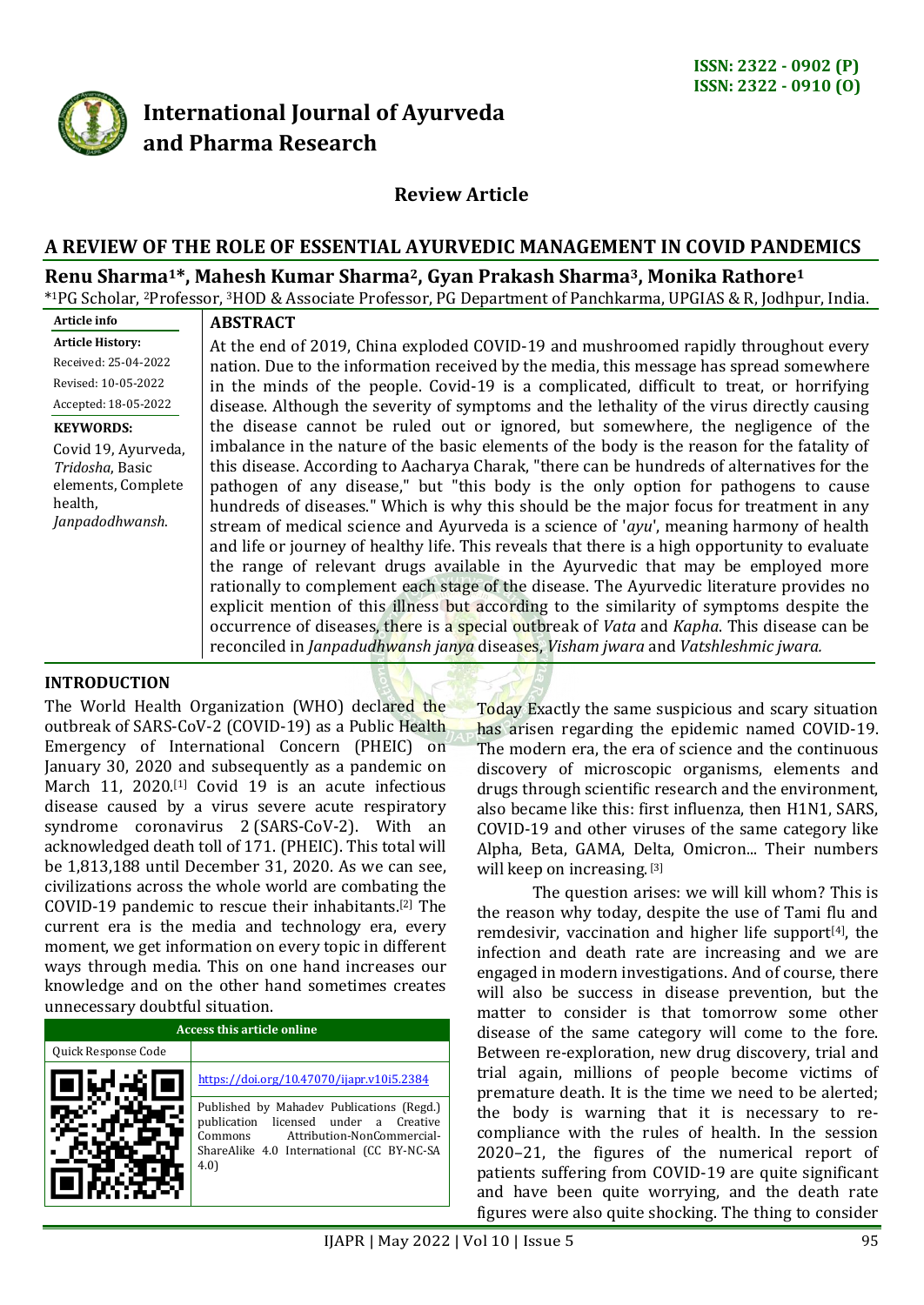is that the majority of the people who died were young and older people of all ages were also affected. [5]

# **Active role of** *Ayurveda* **in the field of medicine**

*Ayurveda* is a universal and ancient science. According to the principles of *Ayurveda*, the structural, functional, and organisational units of the external creation (world) and the body are made up of *Pancha mahabhoota*[6] *.* This is completely authentic and true. There is an elemental similarity between body fluids and drug-diet substances, and this elemental similarity is the fundamental basis of Ayurveda medicine. [7] The basic purpose of *Ayurveda* is the protection of the health of the healthy, and the mitigation of the disease of the patient or making him healthy again is the accomplishment.[8] This principle is specially emphasized in *Ayurveda Shastra*. The cause of the disease, however fatal or subtle to the point, his work area is only *Tridosha* and the scope of *Ayurveda* is also *Tridosha* and strong equilibrium of the *Tridosha* is state of health which nowadays is called immunity. Whereby gives complete health benefits, the basic purpose of *Ayurveda* is to have complete health benefits.

The whole world is *Pancha mahabhautik* and it is only by the modulation (excess or less quantity) of these great elements the structural and functional unit of the body is formed. [9]

# **Which is the following**

**1.** *Tridosha - Vata, Pitta, Kapha*

**2.** *Sapta Dhatu - Rasa, Rakta, Mansa, Meda, Asthi, Majja*  and *Sukra.*

**3.** *Mala- Sweda, Mutra, Purisha & Kesh, Nakha, Khamala, Akshi* and *Twaksneha* etc.

**4.** *Seven Updhatu- Stanya, Aartav, Kandara, Sira, Vasa Twacha & Snayu.*

On the basis of the qualities of these causal elements (*Pancha mahabhoota*), that cause these *Doshas* to be acted upon, the nature of these *Doshas* is reflected as fixed *Guna-karma* (quality and function) in the body. When there is a conflict between the normal state (*Dosha-dhatu* etc.) and the law of the nature of the body due to a mismatch of diet, regimen, place, and time, then the body becomes disordered as a result of the increase or outbreak of normal state of these *Doshas*[10] *.* The state of *Rasas* (extracts/juices) occurs due to the excess/lesser of *Pancha mahabhoota* in food and medicine.

### The six *Rasas* are as follows: *Madhura*, *Amla, Lavan, Katu, Tikta*, and *Kashaya*.

These juices are supplied to the body through diet and medicine. Through the diet in the body, through these six juices, the state of *Dosha* is fulfilled.  $[11]$  On the basis of equality of quality, specific juices cause the growth and decay of specific *Doshas*. Their action is fixed on the *Doshas* in the body.

Elemental imbalance is the root cause of every disease. [12] In what quantity the elemental imbalance has occurred, the person's feasibility or seriousness can be determined on the basis of the sign and symptoms manifested. Knowing the symptoms of growth and decay of *Doshas*, the category of specific *Guna*-dominant or juice-based diet and medicine is graded by which equanimity and balance are again established in the elements.

Sustenance of the body is the essential basis of life based on these three pillars of the universe by executing metabolic activities in the body at the appropriate times through *Vata, Pitta*, and *Kapha*. It is the mainstay of *Ayurved* medicine, just as the motion and work of the Sun, the Moon, and the wind in the gross world are fixed. [13]

### **Role or utility of** *Ayurveda* **in serious and pandemic diseases**

Whether the disease is due to a spontaneous natural cause or a bacterial, virus, or microscopic pathogenic causative, it inflicts pain on the body. When this occurs, the disease does not arise even after bacterial infection, and it is possible that only minor symptoms of disease are visible. Whenever our body comes into the grip of any fatal, complex infectious agent, suddenly, there is an outbreak of *Doshas* in our body and the decay of basic elements (*Dhatus*) happens so fast. This occurs to such a high degree. The disease's lethality and severity are caused by an excess of *Doshas* and *Dhatus* decay, as well as the obstruction of the body's systems and channels, and excessive blockage of vital sources.

Therefore, it is our duty to control the disease as well as restore the balance and elemental movement of *Dosha-dhatu-mala* in the body. The world of microorganisms directly causing diseases is huge and the discovery and use of their resistant drugs is a matter of authority (subject of other sciences). But even in the critical condition of the disease, after removing the distortions in the *Dhatus* and *Srotas* (system) of the body, the elemental balance and nature are restored.

The main purpose of *Ayurveda* is to maintain the harmony of the physical elements. At such a time, the use of such medicines, which can reduce the aggravated *Doshas* and keep the balance of the weakened physical elements, is necessary. Innumerable medicines are mentioned in *Ayurvedic* scriptures.

## **DISCUSSION**

This is not a question of the superiority or inferiority of any system of medicine. Whereas this question is about the health or safety of every person, each system of medicine is important in its own right, as each has its own point of view. Undoubtedly, the modern medical system is appreciated, commendable, and best for reducing the severity of symptoms and